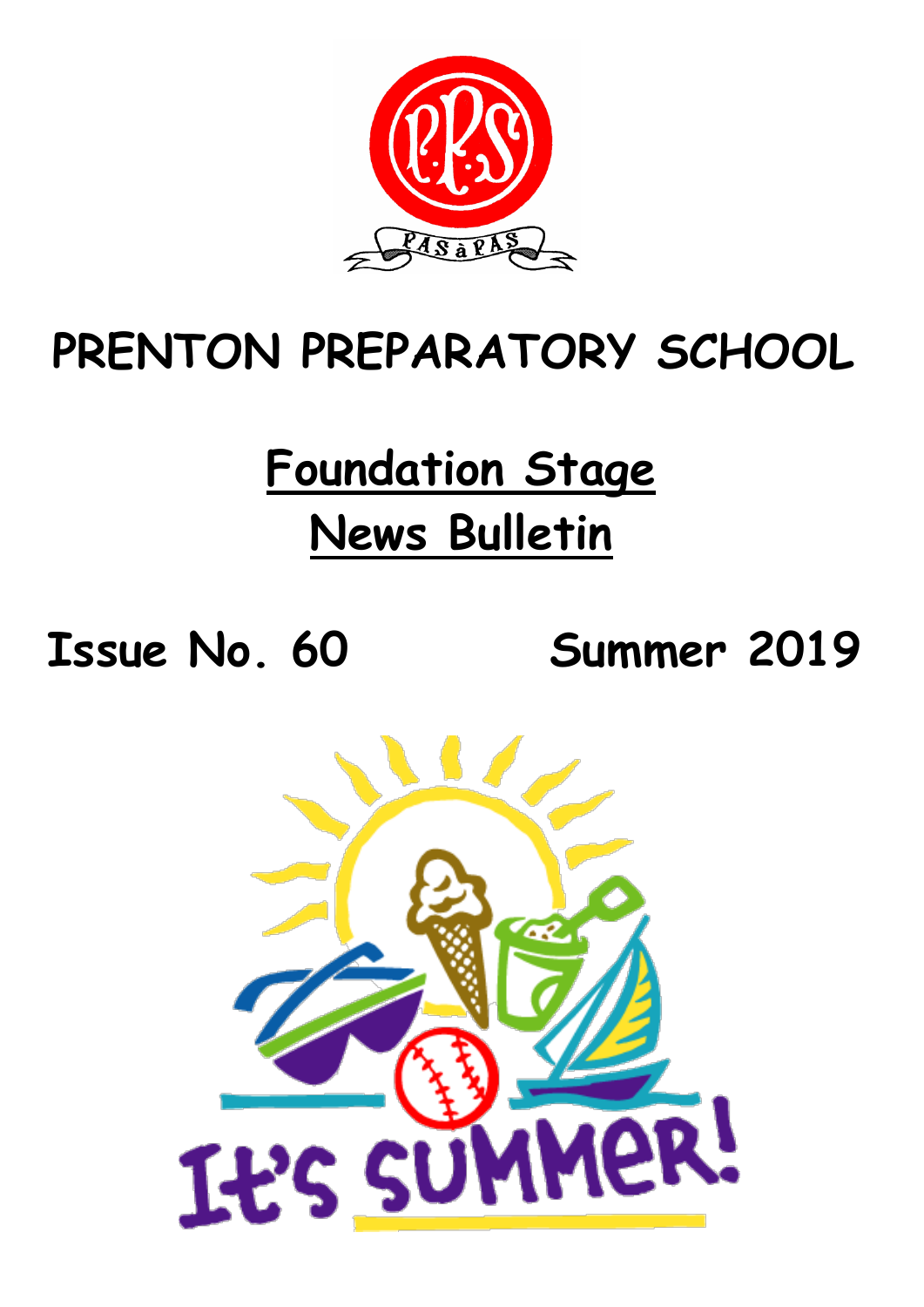### **PRE-SCHOOL SUMMER NEWS**

We have had another brilliant half term in Pre-School. We have welcomed Charlotte Bibby who has settled in beautifully and has made lots of friends.





The children have thoroughly enjoyed our topic, 'Growing in the Garden'. The children planted their own beanstalk seed and we have observed the weekly changes. The children also planted some unicorn rainbow seeds in the garden. We hope they will grow into beautiful, colourful flowers and maybe entice some unicorns into the garden too!

A highlight of this half term was our trip to Ness Botanical Gardens. All of the children were so well behaved and represented Prenton Prep beautifully. We had a brilliant day and completed lots of exciting activities.

We have now learnt all of the letter sounds! The children have done so well learning the songs, the action which goes with the song and hearing the sounds as the initial sound of different words. During Summer 2 we will continue to recap all of the sounds to consolidate our learning. Some of the children have started reading simple words too which is very impressive!



In maths, the children have done a lot of number work this half term. The children in Pre-School are becoming brilliant counters. They are learning to match quantity and numeral, how to form numerals and some of the PS2 children have started to add two groups together to find a total.



Next half term will be a busy and fun filled half term with sports day, our summer concert, Teddy Bears picnic and end of year trip to The Ice Cream Farm. We will also welcome Dora Frowe into Pre-School 1. I hope you all have a lovely half term break and I look forward to seeing you all on Monday 3rd June.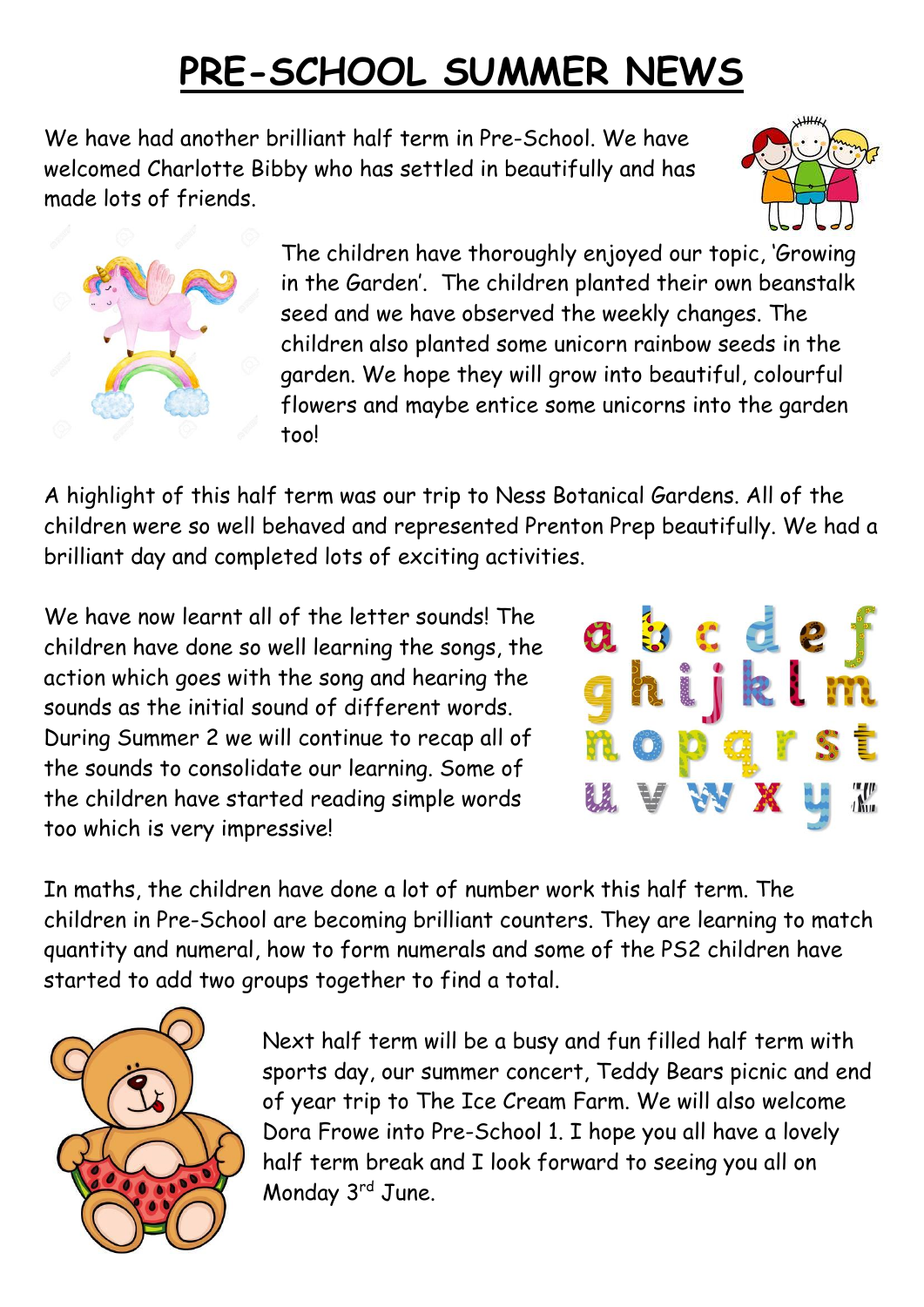### **KINDERGARTEN SUMMER NEWS**

This half-term seems to have flown by and I cannot believe that there is only one term left until the Summer holidays. The children in KG have continued to work hard, growing in confidence with their reading and writing skills and continuing to progress with addition, subtraction, double, half and share in numeracy.





Our topic this term has been lifecycles, including the lifecycles of a butterfly, frog, seeds and humans. It has been very exciting watching the caterpillars transform into their cocoons. Unfortunately, there was a slight accident in the classroom, when the butterfly garden was knocked off the table and all the cocoons fell to the ground, but good news 4 of the butterfly's have now come out of their

cocoons. We are hoping the last butterfly will come out today, so that the children can see it. It is too early to set them free, because they need time for their wings to dry and become stronger. Miss Orme will take the butterfly garden home over the half term holidays and set them free after 3 days, as it would be unkind to keep them in the butterfly garden until after the half-term holidays.





It was a lovely day for our Pond Dipping trip to Thurstaston Country Park. We met Ranger Frank, who talked to us about what we would be doing, how to keep safe, how to care for the creatures we caught and put them safely back in the water. We split into groups and sat around the pond, taking it turns to use the fishing nets to see what we could find. We had bowls of water to put the creatures in and the Ranger told us information about what we had found. Once we had finished pond dipping, we had time to wash our hands, eat our snack and return back to school.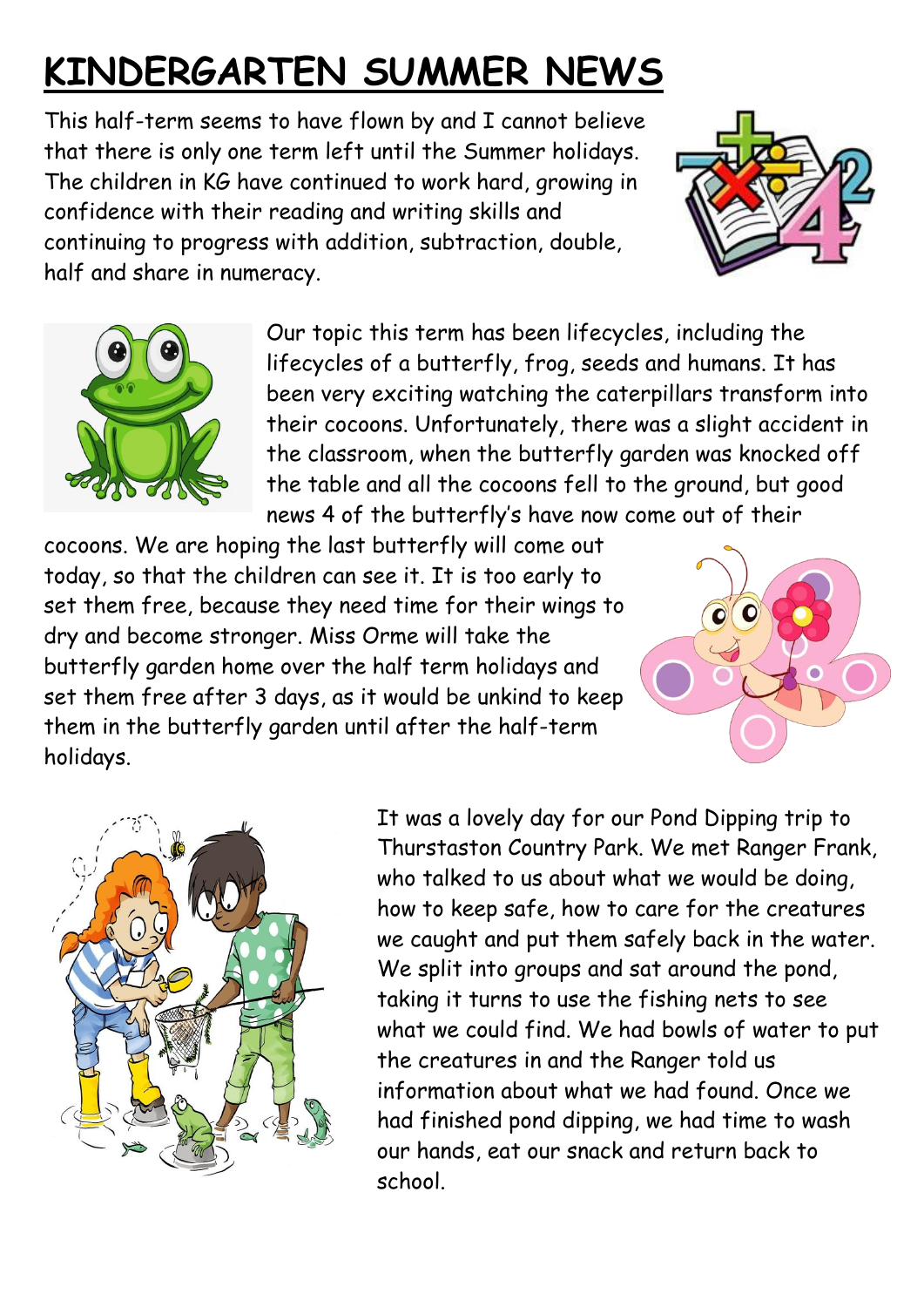

We had lots of fun, listening to stories and singing songs at Woodchurch Library. Each of the children chose a book to bring back to school. The Librarian commented upon how well behaved the children were and what beautiful manners they had.

#### **Next Term**

Our topic next term will be Teddy Bears. We will be learning about teddy bears past and present, reading lots of stories about teddy bears, writing about teddy bears, counting them in 2's 5's and 10's and continuing to practise addition, subtraction, doubling, halving and sharing. On Thursday  $11<sup>th</sup>$  July 2019, the children will be invited to bring their favourite teddy bear to school, to join in a teddy bears picnic.





The Foundation Stage Sports Day is planned to start at 1.00pm on Wednesday  $5^{th}$  June. Let's hope the weather will be kind to us. Tea, coffee and cakes will be served in the hall once the Sports Day is over. If you wish to take your child home early, please collect them from their classroom, once you have had time to enjoy the refreshments being served and the children have had time to change back into their uniforms and receive their medals and certificates.

We are looking forward to our Summer trip to the Ice Cream Farm on the 15<sup>th</sup> July 2019, further details will follow nearer the time and we hope to see you at the Summer Concert on the 2nd July for Pre-School parents and the 3rd July for KG parents.